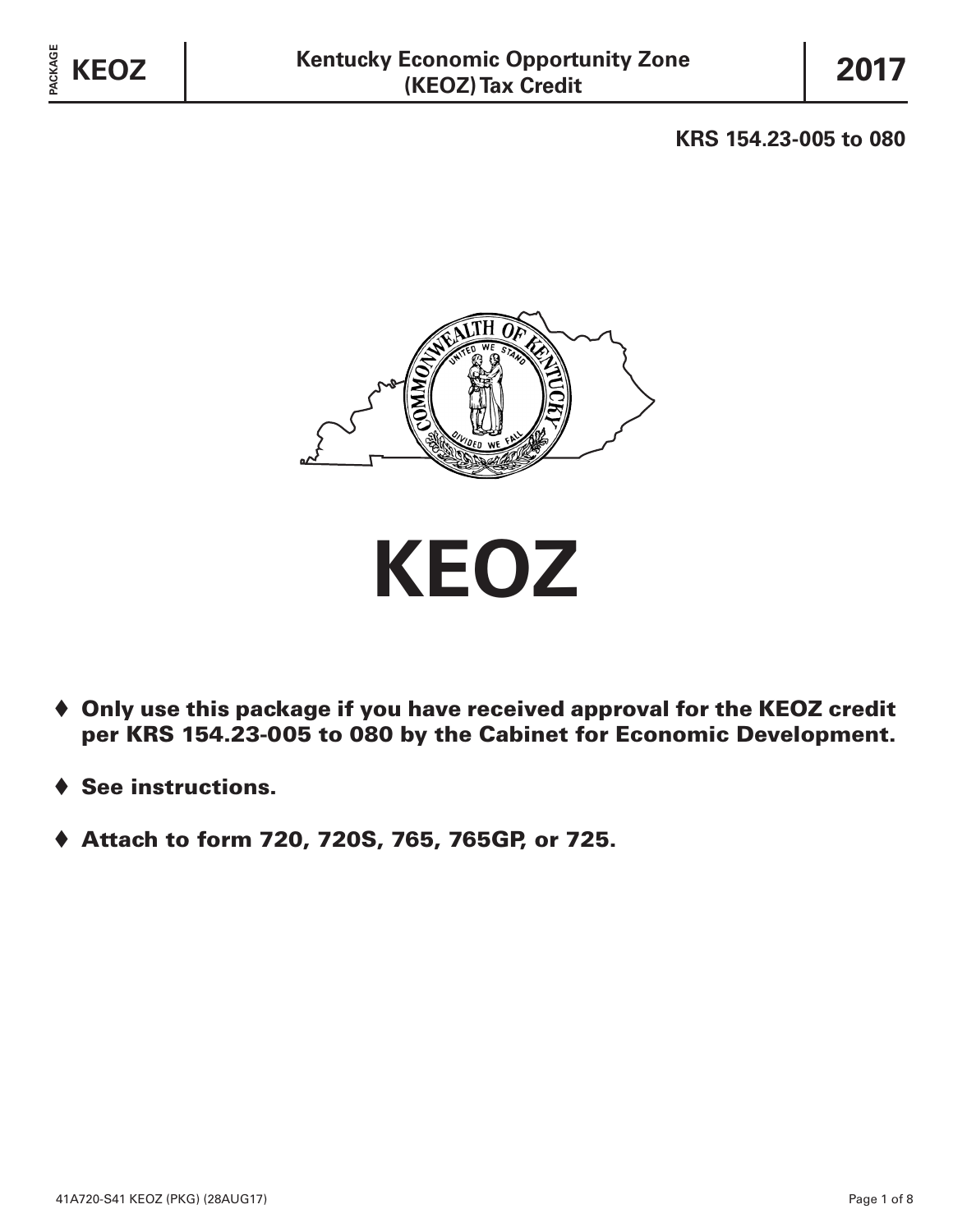**Purpose of Package –** Use this package to report KEOZ tax incentives for which your business entity has been approved per KRS 154.23–005 to 80. You must have received preliminary or final approval in accordance with KRS 154.23 on or before June 26, 2009 to determine the credit allowed. Schedule KEOZ-T is used by the company which has entered into an agreement for a Kentucky Economic Opportunity Zone (KEOZ) project to maintain a record of the debt service payments or approved costs, whichever is applicable, wage assessments, and tax credits.

**General Instructions –** Only include one incentive project per Package KEOZ. If your business entity files a form 720 with the state of Kentucky, you must complete Schedule KEOZ (Page 3) and Schedule KEOZ-T (Page 7). If your business entity files form 720S, 765, 765 GP, or 725, you must complete Schedule KEOZ-SP (Page 5) and Schedule KEOZ-T (Page 7).

**First and Last Year Prorations—**Tax incentives are only available to be claimed during the term of the incentive agreement. Tax incentives claimed during the first and last years of an incentive agreement must be prorated accordingly. Separate period accounting is recommended, but a proration factor may be used if separate period accounting is not available.

To determine the proration factor in the first year of the incentive agreement, divide the number of days from the activation date until the end of your taxable year by the total number of days in your taxable year. Multiply the total income by the proration factor to determine the project income when separate period accounting is not available.

To determine the proration factor in the last year of the incentive agreement, divide the number of days from the first day of your taxable year through the end of the incentive agreement term by the total number of days in your taxable year. Multiply the total income by the proration factor to determine the project income when separate period accounting is not available.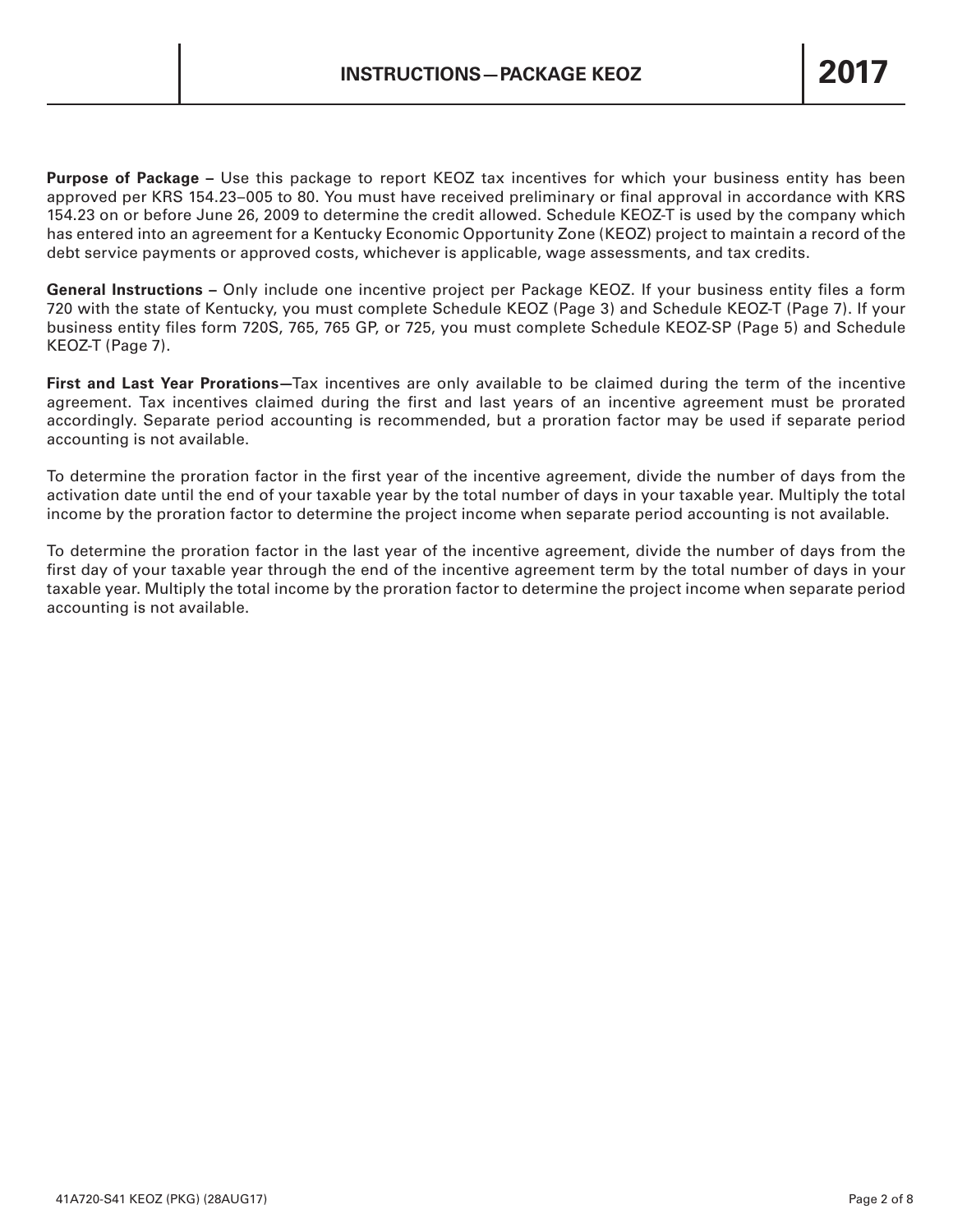



# **TAX CREDIT COMPUTATION SCHEDULE (FOR A KEOZ PROJECT OF A CORPORATION)**

|                     |                                                                                                                                                         |                                                       |     |                | <b>Taxable Year Ending</b>                           |  |
|---------------------|---------------------------------------------------------------------------------------------------------------------------------------------------------|-------------------------------------------------------|-----|----------------|------------------------------------------------------|--|
|                     |                                                                                                                                                         |                                                       |     |                | Mo.<br>Yr.                                           |  |
| Name of Corporation |                                                                                                                                                         | <b>Federal Identification Number</b>                  |     |                | Kentucky Corporation/LLET<br><b>Account Number</b>   |  |
|                     | <b>Location of Project</b>                                                                                                                              | <b>Activation Date of KEOZ</b><br>Incentive Agreement |     |                | <b>Economic Development</b><br><b>Project Number</b> |  |
| City                | County                                                                                                                                                  | Day<br>Mo.                                            | Yr. |                |                                                      |  |
|                     | <b>PART I-Computation of LLET Excluding KEOZ Project</b>                                                                                                |                                                       |     |                |                                                      |  |
|                     |                                                                                                                                                         |                                                       |     | $\mathbf{1}$   | 00                                                   |  |
|                     |                                                                                                                                                         |                                                       |     | $\overline{2}$ | 00                                                   |  |
|                     |                                                                                                                                                         |                                                       |     | 3              | 00 <sup>1</sup>                                      |  |
|                     | PART II-Computation of Taxable Net Income Excluding Net Income from KEOZ Project and KEOZ Tax Credit                                                    |                                                       |     |                |                                                      |  |
|                     | Section A-Computation of Corporation Tax                                                                                                                |                                                       |     |                |                                                      |  |
|                     |                                                                                                                                                         |                                                       |     | $\mathbf{1}$   | 00                                                   |  |
|                     |                                                                                                                                                         | $\overline{2}$                                        | 00  |                |                                                      |  |
|                     |                                                                                                                                                         | 3<br>$\overline{4}$                                   | 00  |                |                                                      |  |
|                     |                                                                                                                                                         |                                                       |     |                | 00                                                   |  |
|                     | Section B-Computation of Tax Excluding KEOZ Project                                                                                                     |                                                       |     |                |                                                      |  |
|                     |                                                                                                                                                         |                                                       |     | $\mathbf{1}$   | 00                                                   |  |
|                     |                                                                                                                                                         | $\overline{2}$                                        | 00  |                |                                                      |  |
|                     | 3. Taxable net income excluding net income from KEOZ project (line 1 less line 2). If line 2 is                                                         |                                                       |     |                |                                                      |  |
|                     |                                                                                                                                                         |                                                       |     | 3              | 00                                                   |  |
|                     | 4. Corporation income tax on amount from line 3:                                                                                                        |                                                       |     |                |                                                      |  |
|                     | <b>Taxable Net Income</b>                                                                                                                               | Rate                                                  | Tax |                |                                                      |  |
|                     |                                                                                                                                                         | $X$ 4%                                                |     | 00             |                                                      |  |
|                     |                                                                                                                                                         | X 5%                                                  |     | 00             |                                                      |  |
|                     | (c) All income over \$100,000<br><u> Alexandria (Carlo Carlo Carlo Carlo Carlo Carlo Carlo Carlo Carlo Carlo Carlo Carlo Carlo Carlo Carlo Carlo Ca</u> | $X$ 6%                                                |     | 00             |                                                      |  |
|                     | (d) Total income tax liability excluding KEOZ project (add lines 4(a) through 4(c))  [4(d)                                                              |                                                       |     |                | 00                                                   |  |
|                     |                                                                                                                                                         |                                                       |     | 5              | 00                                                   |  |
|                     |                                                                                                                                                         |                                                       |     | $\,6\,$        | 00                                                   |  |
|                     |                                                                                                                                                         | $\overline{7}$                                        | 00  |                |                                                      |  |
|                     | 8. Total tax attributable to KEOZ project (Section A, line 4 less Section B, line 7)                                                                    |                                                       |     |                |                                                      |  |
|                     |                                                                                                                                                         |                                                       |     | 8              | 00                                                   |  |
|                     | <b>PART III-Limitation</b>                                                                                                                              |                                                       |     |                |                                                      |  |
|                     |                                                                                                                                                         |                                                       |     | $\mathbf{1}$   | 00                                                   |  |
|                     |                                                                                                                                                         |                                                       |     | $\overline{2}$ | 00                                                   |  |
|                     |                                                                                                                                                         |                                                       |     | 3              | 00                                                   |  |
|                     | $[$ ntor elleweble eredit en Cebedule $TCC$ , Dert L. Celumn $[$ and Celumn $[$                                                                         |                                                       |     |                |                                                      |  |

Enter allowable credit on Schedule TCS, Part I, Column E and Column F

ä *Economic development project* means a project authorized under the Kentucky Rural Economic Development Act (KREDA), Metropolitan College Consortium Tax Credit (MCC), Kentucky Small Business Tax Credit Program (KSBTC), Kentucky Industrial Development Act (KIDA), Kentucky Economic Opportunity Zone Act (KEOZ), Kentucky Jobs Retention Agreement (KJRA), Kentucky Industrial Revitalization Act (KIRA), Kentucky Jobs Development Act (KJDA), Kentucky Business Investment Program (KBI), Kentucky Reinvestment Act (KRA), Skills Training Investment Credit Act (STICA), and Incentives for Energy Independence Act (IEIA).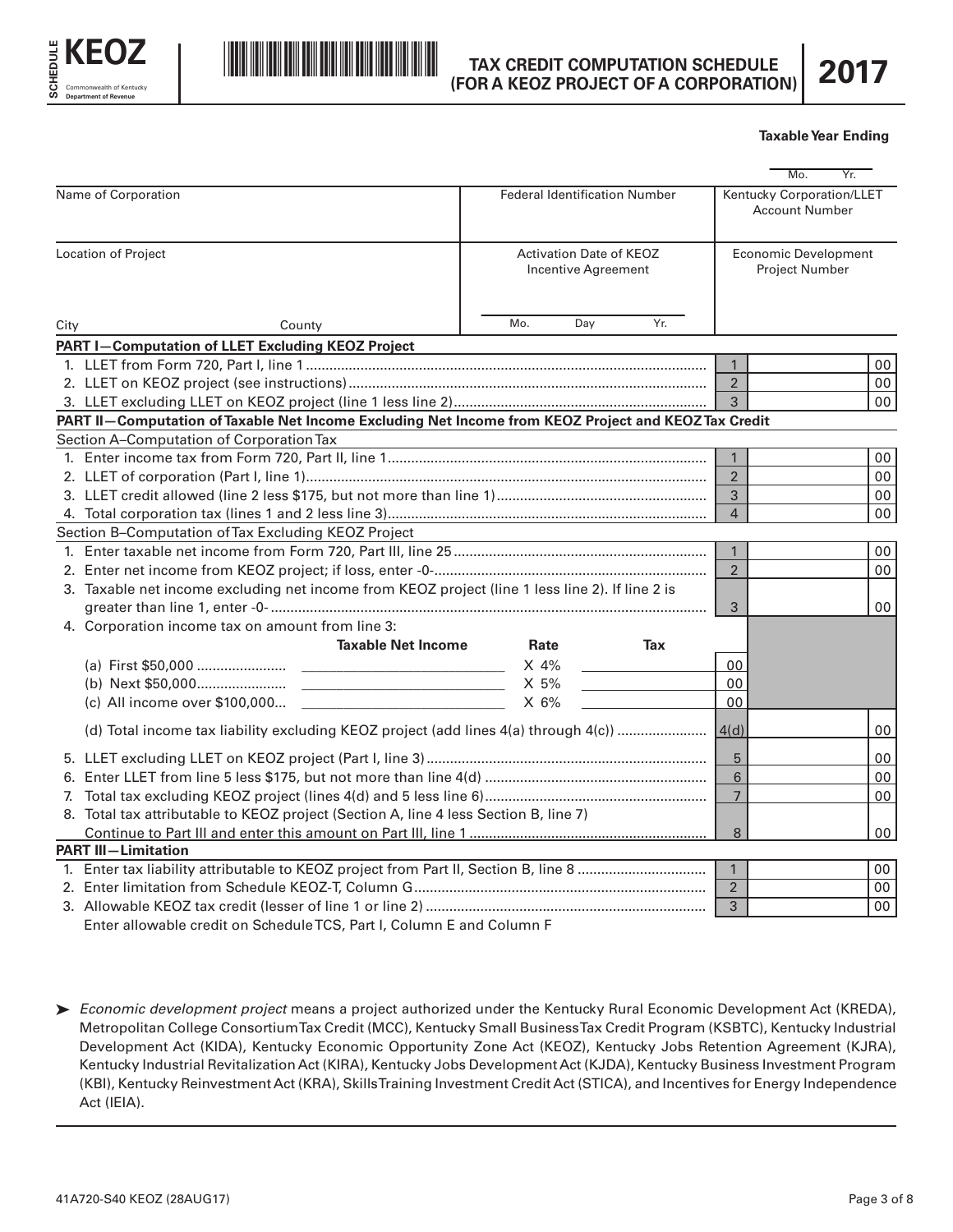The KEOZ tax credit is applied against the corporation income tax imposed by KRS 141.040 and/or the limited liability entity tax (LLET) imposed by KRS 141.0401. The amount of tax credit against each tax can be different; however, for tracking purposes, the maximum amount of credit used against either tax is the amount that is used for the tax year.

**PURPOSE OF SCHEDULE**—This schedule is used by a corporation to determine the credit allowed against the Kentucky corporation income tax and LLET attributable to the project per KRS 141.401.

### **GENERAL INSTRUCTIONS**

### **Part I—Computation of LLET Excluding KEOZ Project**

**Line 2**—Use Schedule L, Line 1(b) of Form 720 to compute the LLET of the KEOZ project using only the Kentucky gross receipts and Kentucky gross profits of the project. If approved for multiple projects, attach a breakdown of each project's LLET computation. In the first and last years of each project, only calculate Kentucky gross receipts and gross profits received during the term of the incentive agreement.

If the corporation has operations other than the KEOZ project, it must attach schedules reflecting the computation of Kentucky gross profits and Kentucky gross receipts from the KEOZ project per KRS 141.401(6) (b)\*\* or KRS 141.401(7)(b).\*\*\*\*

### **Part II—Computation of Taxable Net Income Excluding Net Income from KEOZ Project and KEOZ Tax Credit**

## **Section B**

**Line 2—**Enter net income for KEOZ project. If the corporation's only operation in Kentucky is the KEOZ project, the amount entered on Line 1 must also be entered on Line 2. If the corporation has operations other than the KEOZ project, it must attach schedules reflecting the computation of the net income from the KEOZ project per KRS 141.401(6)(a)\* or KRS 141.401(7) (a).\*\*\* In the first and last years of each project, only calculate Kentucky net income received during the term of the incentive agreement.

See form for computation.

#### **Part III—Limitation**

Calculate KEOZ tax credit based on the corporation's tax liability, tax liability attributable to KEOZ project, and credit limitation from Schedule KEOZ-T. Enter credit on Schedule TCS, Part I, Column E and Column F.

A corporation with more than one economic development project must separately compute the tax credit derived from each project. Complete the applicable tax computation schedules (KREDA, KIDA, KEOZ, KJRA, KIRA, KJDA, KBI, KRA, or IEIA) for each project. A corporation approved for the Skills Training Investment Credit Act (STICA) or

Metropolitan College Consortium Tax Credit (MCC) must attach a copy of the certification(s) from the Bluegrass State Skills Corporation. A corporation approved for the Kentucky Small Business Tax Credit Program (KSBTC) must attach a copy of the certification from the Kentucky Economic Development Finance Authority.

**Alternative Methods**—Per KRS 141.401(8), if the approved company can show that the nature of the operations and activities of the approved company are such that it is not practical to use separate accounting to determine net income, Kentucky gross receipts, or Kentucky gross profits from the facility where the project is located, the approved company must determine net income, Kentucky gross receipts, or Kentucky gross profits attributable to the project using an alternative method approved by the Department of Revenue. Thus, if any method other than separate accounting is used, **a copy of the letter from the Department of Revenue approving the alternative method must be attached to this schedule.**

- \* Per KRS 141.401(6)(a), if the project is a totally separate facility, net income attributable to the project shall be determined by the separate accounting method.
- \*\* Per KRS 141.401(6)(b), if the project is a totally separate facility, Kentucky gross receipts or Kentucky gross profits attributable to the project shall be determined under the separate accounting method reflecting only the Kentucky gross receipts or Kentucky gross profits directly attributable to the facility.
- \*\*\* Per KRS 141.401(7)(a), if the KEOZ project is an expansion to a previously existing facility, net income attributable to the entire facility shall be determined under the separate accounting method and the net income attributable to the KEOZ project shall be determined by apportioning the separate accounting net income of the entire facility to the KEOZ project income using a formula approved by the Department of Revenue. **A copy of the letter from the Department of Revenue approving the percentage must be attached to this schedule.**
- \*\*\*\*Per KRS 141.401(7)(b), if the KEOZ project is an expansion to a previously existing facility, Kentucky gross receipts or Kentucky gross profits attributable to the entire facility shall be determined under the separate accounting method and the Kentucky gross receipts or Kentucky gross profits attributable to the KEOZ project shall be determined by apportioning the separate accounting Kentucky gross receipts or Kentucky gross profits of the entire facility to the KEOZ project Kentucky gross receipts or Kentucky gross profits. **A copy of the letter from the Department of Revenue approving the percentage must be attached to this schedule.**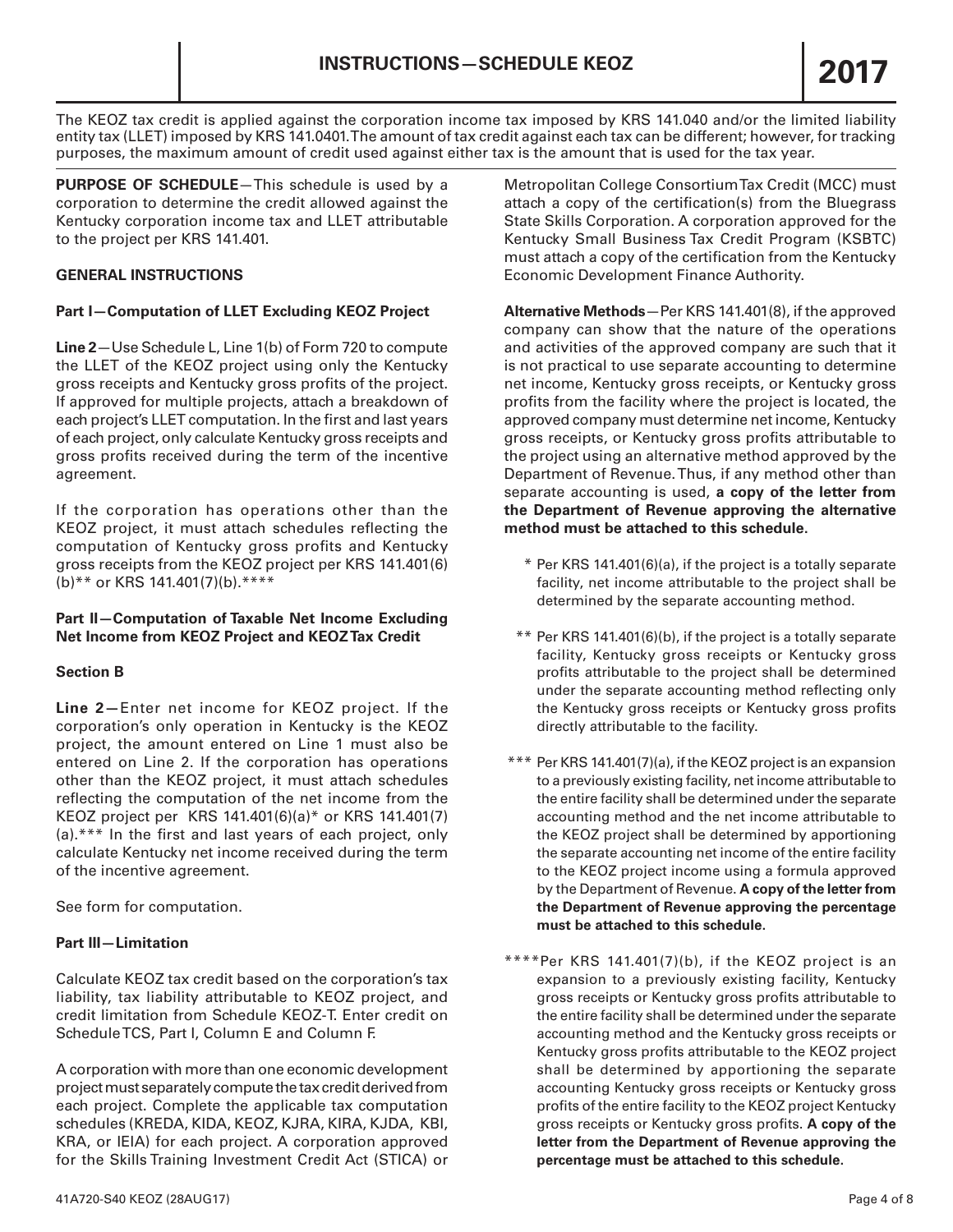



| Mo.<br>Yr.<br>Kentucky Corporation/LLET<br>Name of Pass-through Entity<br><b>Federal Identification Number</b><br><b>Account Number</b><br>Location of Project<br><b>Activation Date of KEOZ</b><br><b>Economic Development</b><br>Incentive Agreement<br><b>Project Number</b><br>County<br>City<br>Mo.<br>Yr.<br>Day<br>PART I-Computation of KEOZ Tax Credit and Tax Due<br>1<br>00<br>$\overline{2}$<br>$\overline{ }$<br>00<br>3. Kentucky taxable income on KEOZ project after net operating loss deduction<br>$\mathbf{3}$<br>00<br>4. Income tax on amount from line 3:<br><b>Taxable Net Income</b><br>Tax<br>Rate<br>2%<br>00<br>X<br>00<br>3%<br>$\mathsf{x}$<br>4%<br>00<br>X<br>5%<br>00<br>$\mathsf{x}$<br>5.8%<br>00<br>$\mathsf{x}$<br>6%<br>00<br>(f)<br>$\mathsf{x}$<br>00<br>(q)<br>5<br>00<br>6. LLET credit allowed (line 5 less \$175, but not more than line $4(g)$ ). Not applicable for<br>6<br>00<br>$\overline{7}$<br>00<br>8<br>00<br>9. Enter the lesser of line 7 or line 8 as either:<br>00<br> 9(a) <br>or<br>9(b)<br>$00\,$<br>10. If line 7 is larger than line $9(a)$ or $9(b)$ , enter difference here as a liability of the<br>pass-through entity. (Any pass-through entity reflecting a tax liability, complete<br>10 <sup>1</sup><br>00<br><b>PART II-Estimated Tax Election</b><br>to the lesser of line 7 or line 8 above applied as an estimated tax payment.<br>⋗<br><u> 1989 - Johann Barbara, martxa alemaniar arg</u><br>Signature of Shareholder, Partner, or Member<br>Date<br>TAX PAYMENT SUMMARY (Make check payable to Kentucky State Treasurer.) |  |  |  |  | <b>Taxable Year Ending</b> |  |
|-------------------------------------------------------------------------------------------------------------------------------------------------------------------------------------------------------------------------------------------------------------------------------------------------------------------------------------------------------------------------------------------------------------------------------------------------------------------------------------------------------------------------------------------------------------------------------------------------------------------------------------------------------------------------------------------------------------------------------------------------------------------------------------------------------------------------------------------------------------------------------------------------------------------------------------------------------------------------------------------------------------------------------------------------------------------------------------------------------------------------------------------------------------------------------------------------------------------------------------------------------------------------------------------------------------------------------------------------------------------------------------------------------------------------------------------------------------------------------------------------------------------------------------------------------------------------------------------------------|--|--|--|--|----------------------------|--|
|                                                                                                                                                                                                                                                                                                                                                                                                                                                                                                                                                                                                                                                                                                                                                                                                                                                                                                                                                                                                                                                                                                                                                                                                                                                                                                                                                                                                                                                                                                                                                                                                       |  |  |  |  |                            |  |
|                                                                                                                                                                                                                                                                                                                                                                                                                                                                                                                                                                                                                                                                                                                                                                                                                                                                                                                                                                                                                                                                                                                                                                                                                                                                                                                                                                                                                                                                                                                                                                                                       |  |  |  |  |                            |  |
|                                                                                                                                                                                                                                                                                                                                                                                                                                                                                                                                                                                                                                                                                                                                                                                                                                                                                                                                                                                                                                                                                                                                                                                                                                                                                                                                                                                                                                                                                                                                                                                                       |  |  |  |  |                            |  |
|                                                                                                                                                                                                                                                                                                                                                                                                                                                                                                                                                                                                                                                                                                                                                                                                                                                                                                                                                                                                                                                                                                                                                                                                                                                                                                                                                                                                                                                                                                                                                                                                       |  |  |  |  |                            |  |
|                                                                                                                                                                                                                                                                                                                                                                                                                                                                                                                                                                                                                                                                                                                                                                                                                                                                                                                                                                                                                                                                                                                                                                                                                                                                                                                                                                                                                                                                                                                                                                                                       |  |  |  |  |                            |  |
|                                                                                                                                                                                                                                                                                                                                                                                                                                                                                                                                                                                                                                                                                                                                                                                                                                                                                                                                                                                                                                                                                                                                                                                                                                                                                                                                                                                                                                                                                                                                                                                                       |  |  |  |  |                            |  |
|                                                                                                                                                                                                                                                                                                                                                                                                                                                                                                                                                                                                                                                                                                                                                                                                                                                                                                                                                                                                                                                                                                                                                                                                                                                                                                                                                                                                                                                                                                                                                                                                       |  |  |  |  |                            |  |
|                                                                                                                                                                                                                                                                                                                                                                                                                                                                                                                                                                                                                                                                                                                                                                                                                                                                                                                                                                                                                                                                                                                                                                                                                                                                                                                                                                                                                                                                                                                                                                                                       |  |  |  |  |                            |  |
|                                                                                                                                                                                                                                                                                                                                                                                                                                                                                                                                                                                                                                                                                                                                                                                                                                                                                                                                                                                                                                                                                                                                                                                                                                                                                                                                                                                                                                                                                                                                                                                                       |  |  |  |  |                            |  |
|                                                                                                                                                                                                                                                                                                                                                                                                                                                                                                                                                                                                                                                                                                                                                                                                                                                                                                                                                                                                                                                                                                                                                                                                                                                                                                                                                                                                                                                                                                                                                                                                       |  |  |  |  |                            |  |
|                                                                                                                                                                                                                                                                                                                                                                                                                                                                                                                                                                                                                                                                                                                                                                                                                                                                                                                                                                                                                                                                                                                                                                                                                                                                                                                                                                                                                                                                                                                                                                                                       |  |  |  |  |                            |  |
|                                                                                                                                                                                                                                                                                                                                                                                                                                                                                                                                                                                                                                                                                                                                                                                                                                                                                                                                                                                                                                                                                                                                                                                                                                                                                                                                                                                                                                                                                                                                                                                                       |  |  |  |  |                            |  |
|                                                                                                                                                                                                                                                                                                                                                                                                                                                                                                                                                                                                                                                                                                                                                                                                                                                                                                                                                                                                                                                                                                                                                                                                                                                                                                                                                                                                                                                                                                                                                                                                       |  |  |  |  |                            |  |
|                                                                                                                                                                                                                                                                                                                                                                                                                                                                                                                                                                                                                                                                                                                                                                                                                                                                                                                                                                                                                                                                                                                                                                                                                                                                                                                                                                                                                                                                                                                                                                                                       |  |  |  |  |                            |  |
|                                                                                                                                                                                                                                                                                                                                                                                                                                                                                                                                                                                                                                                                                                                                                                                                                                                                                                                                                                                                                                                                                                                                                                                                                                                                                                                                                                                                                                                                                                                                                                                                       |  |  |  |  |                            |  |
|                                                                                                                                                                                                                                                                                                                                                                                                                                                                                                                                                                                                                                                                                                                                                                                                                                                                                                                                                                                                                                                                                                                                                                                                                                                                                                                                                                                                                                                                                                                                                                                                       |  |  |  |  |                            |  |
|                                                                                                                                                                                                                                                                                                                                                                                                                                                                                                                                                                                                                                                                                                                                                                                                                                                                                                                                                                                                                                                                                                                                                                                                                                                                                                                                                                                                                                                                                                                                                                                                       |  |  |  |  |                            |  |
|                                                                                                                                                                                                                                                                                                                                                                                                                                                                                                                                                                                                                                                                                                                                                                                                                                                                                                                                                                                                                                                                                                                                                                                                                                                                                                                                                                                                                                                                                                                                                                                                       |  |  |  |  |                            |  |
|                                                                                                                                                                                                                                                                                                                                                                                                                                                                                                                                                                                                                                                                                                                                                                                                                                                                                                                                                                                                                                                                                                                                                                                                                                                                                                                                                                                                                                                                                                                                                                                                       |  |  |  |  |                            |  |
|                                                                                                                                                                                                                                                                                                                                                                                                                                                                                                                                                                                                                                                                                                                                                                                                                                                                                                                                                                                                                                                                                                                                                                                                                                                                                                                                                                                                                                                                                                                                                                                                       |  |  |  |  |                            |  |
|                                                                                                                                                                                                                                                                                                                                                                                                                                                                                                                                                                                                                                                                                                                                                                                                                                                                                                                                                                                                                                                                                                                                                                                                                                                                                                                                                                                                                                                                                                                                                                                                       |  |  |  |  |                            |  |
|                                                                                                                                                                                                                                                                                                                                                                                                                                                                                                                                                                                                                                                                                                                                                                                                                                                                                                                                                                                                                                                                                                                                                                                                                                                                                                                                                                                                                                                                                                                                                                                                       |  |  |  |  |                            |  |
|                                                                                                                                                                                                                                                                                                                                                                                                                                                                                                                                                                                                                                                                                                                                                                                                                                                                                                                                                                                                                                                                                                                                                                                                                                                                                                                                                                                                                                                                                                                                                                                                       |  |  |  |  |                            |  |
|                                                                                                                                                                                                                                                                                                                                                                                                                                                                                                                                                                                                                                                                                                                                                                                                                                                                                                                                                                                                                                                                                                                                                                                                                                                                                                                                                                                                                                                                                                                                                                                                       |  |  |  |  |                            |  |
|                                                                                                                                                                                                                                                                                                                                                                                                                                                                                                                                                                                                                                                                                                                                                                                                                                                                                                                                                                                                                                                                                                                                                                                                                                                                                                                                                                                                                                                                                                                                                                                                       |  |  |  |  |                            |  |
|                                                                                                                                                                                                                                                                                                                                                                                                                                                                                                                                                                                                                                                                                                                                                                                                                                                                                                                                                                                                                                                                                                                                                                                                                                                                                                                                                                                                                                                                                                                                                                                                       |  |  |  |  |                            |  |
|                                                                                                                                                                                                                                                                                                                                                                                                                                                                                                                                                                                                                                                                                                                                                                                                                                                                                                                                                                                                                                                                                                                                                                                                                                                                                                                                                                                                                                                                                                                                                                                                       |  |  |  |  |                            |  |
|                                                                                                                                                                                                                                                                                                                                                                                                                                                                                                                                                                                                                                                                                                                                                                                                                                                                                                                                                                                                                                                                                                                                                                                                                                                                                                                                                                                                                                                                                                                                                                                                       |  |  |  |  |                            |  |
|                                                                                                                                                                                                                                                                                                                                                                                                                                                                                                                                                                                                                                                                                                                                                                                                                                                                                                                                                                                                                                                                                                                                                                                                                                                                                                                                                                                                                                                                                                                                                                                                       |  |  |  |  |                            |  |
|                                                                                                                                                                                                                                                                                                                                                                                                                                                                                                                                                                                                                                                                                                                                                                                                                                                                                                                                                                                                                                                                                                                                                                                                                                                                                                                                                                                                                                                                                                                                                                                                       |  |  |  |  |                            |  |
|                                                                                                                                                                                                                                                                                                                                                                                                                                                                                                                                                                                                                                                                                                                                                                                                                                                                                                                                                                                                                                                                                                                                                                                                                                                                                                                                                                                                                                                                                                                                                                                                       |  |  |  |  |                            |  |
|                                                                                                                                                                                                                                                                                                                                                                                                                                                                                                                                                                                                                                                                                                                                                                                                                                                                                                                                                                                                                                                                                                                                                                                                                                                                                                                                                                                                                                                                                                                                                                                                       |  |  |  |  |                            |  |
|                                                                                                                                                                                                                                                                                                                                                                                                                                                                                                                                                                                                                                                                                                                                                                                                                                                                                                                                                                                                                                                                                                                                                                                                                                                                                                                                                                                                                                                                                                                                                                                                       |  |  |  |  |                            |  |
|                                                                                                                                                                                                                                                                                                                                                                                                                                                                                                                                                                                                                                                                                                                                                                                                                                                                                                                                                                                                                                                                                                                                                                                                                                                                                                                                                                                                                                                                                                                                                                                                       |  |  |  |  |                            |  |
|                                                                                                                                                                                                                                                                                                                                                                                                                                                                                                                                                                                                                                                                                                                                                                                                                                                                                                                                                                                                                                                                                                                                                                                                                                                                                                                                                                                                                                                                                                                                                                                                       |  |  |  |  |                            |  |
|                                                                                                                                                                                                                                                                                                                                                                                                                                                                                                                                                                                                                                                                                                                                                                                                                                                                                                                                                                                                                                                                                                                                                                                                                                                                                                                                                                                                                                                                                                                                                                                                       |  |  |  |  |                            |  |
|                                                                                                                                                                                                                                                                                                                                                                                                                                                                                                                                                                                                                                                                                                                                                                                                                                                                                                                                                                                                                                                                                                                                                                                                                                                                                                                                                                                                                                                                                                                                                                                                       |  |  |  |  |                            |  |
|                                                                                                                                                                                                                                                                                                                                                                                                                                                                                                                                                                                                                                                                                                                                                                                                                                                                                                                                                                                                                                                                                                                                                                                                                                                                                                                                                                                                                                                                                                                                                                                                       |  |  |  |  |                            |  |
|                                                                                                                                                                                                                                                                                                                                                                                                                                                                                                                                                                                                                                                                                                                                                                                                                                                                                                                                                                                                                                                                                                                                                                                                                                                                                                                                                                                                                                                                                                                                                                                                       |  |  |  |  |                            |  |
|                                                                                                                                                                                                                                                                                                                                                                                                                                                                                                                                                                                                                                                                                                                                                                                                                                                                                                                                                                                                                                                                                                                                                                                                                                                                                                                                                                                                                                                                                                                                                                                                       |  |  |  |  |                            |  |
|                                                                                                                                                                                                                                                                                                                                                                                                                                                                                                                                                                                                                                                                                                                                                                                                                                                                                                                                                                                                                                                                                                                                                                                                                                                                                                                                                                                                                                                                                                                                                                                                       |  |  |  |  |                            |  |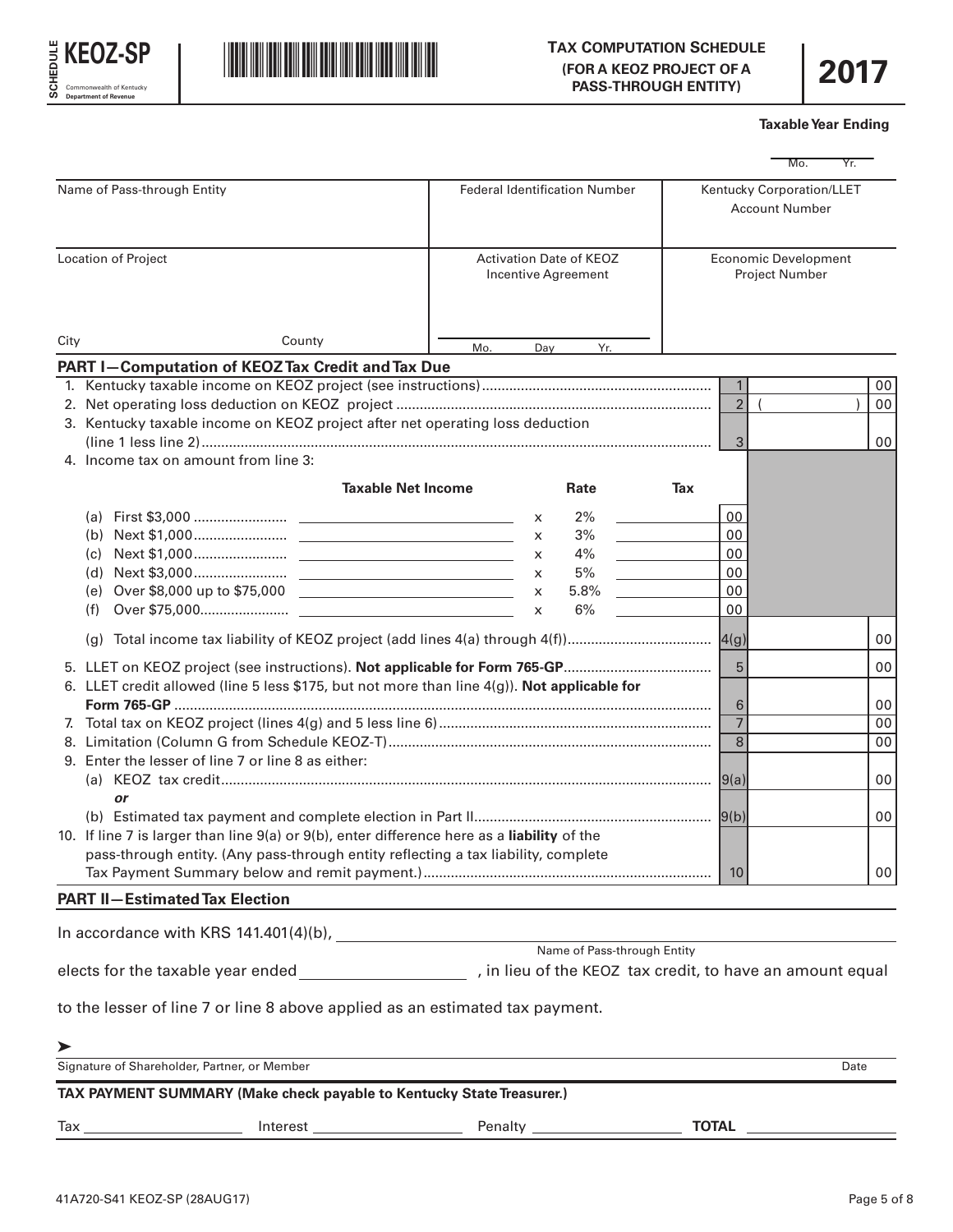**PURPOSE OF SCHEDULE**—This schedule is used by a passthrough entity to determine the credit allowed against the Kentucky income tax and LLET attributable to the project per KRS 141.401.

Pass-through entities should first complete Form 720S, 765, or 765-GP to determine net income (loss), deductions, etc., from the entire operations of the pass-through entity. The pass-through entity should then complete Schedule KEOZ-SP to determine the KEOZ tax credit and the tax due, if any, from the KEOZ project. A pass-through entity is subject to tax per KRS 141.020 and KRS 141.0401 on the net income and the Kentucky gross receipts or Kentucky gross profits from the project and the KEOZ credit is applied against the tax of the KEOZ project. Consequently, the pass-through entity must use Form 720S(K), Form 765(K), or Form 765- GP(K) to exclude the net income from the KEOZ project from the partners, members, or shareholders' distributive share income, and Schedule L, Line 1(b) of Form 720S or Form 765 to exclude Kentucky gross receipts or Kentucky gross profits of the KEOZ project from LLET at the entity level.

**Multiple Projects**—A pass-through entity with multiple economic development projects must complete the applicable schedules (KREDA-SP, KIDA-SP, KEOZ-SP, KJRA-SP, KIRA-SP, KJDA-SP, KBI-SP, KRA-SP, or IEIA-SP) to determine the credit and net tax liability, if any, for each project.

**Line 1**—If the pass-through entity's only operation is the KEOZ project, the amount entered on Line 1 is the net income (loss) from Form 720S, 765, or 765-GP. If the passthrough entity has operations other than the KEOZ project, a schedule must be attached reflecting the computation of the net income (loss) from the KEOZ project in accordance with the following instructions, and such amount entered on Line 1. In the first and last years of each project, only calculate Kentucky taxable income received during the term of the incentive agreement.

**Separate Facility**—Per KRS 141.401(6), if the project is a totally separate facility, net income, Kentucky gross receipts, and Kentucky gross profits attributable to the project must be determined by a separate accounting method.

**Expansion of Existing Facility**—Per KRS 141.401(7), if the KEOZ project is an expansion to a previously existing facility, the net income, Kentucky gross receipts, and Kentucky gross profits must be determined under a separate accounting method reflecting the entire facility, and the net income, Kentucky gross receipts, and Kentucky gross profits must be determined by apportioning the net income, Kentucky gross receipts, and Kentucky gross profits of the entire facility to the economic development project by a formula approved by the Department of Revenue. **A copy of the letter from the Department of Revenue approving the percentage must be attached to the schedule.**

**Alternative Methods**—Per KRS 141.401(8), if the approved company can show that the nature of the operations and activities of the approved company are such that it is not practical to use a separate accounting method to determine the net income, Kentucky gross receipts, and Kentucky gross profits from the facility where the economic development project is located, the approved company must use an alternative method approved by the Department of Revenue. **A copy of the letter from the Department of Revenue approving the alternative method must be attached to this schedule.**

**Separate Accounting**—If the economic development project is a totally separate facility, net income must reflect only the gross income, deductions, expenses, gains, and losses allowed under this chapter directly attributable to the facility and overhead expenses apportioned to the facility; and Kentucky gross receipts or Kentucky gross profits must reflect only Kentucky gross receipts or Kentucky gross profits directly attributable to the facility.

If the economic development project is an expansion to a previously existing facility, net income of the entire facility must reflect only the gross income, deductions, expenses, gains, and losses allowed under this chapter directly attributable to the facility and overhead expenses apportioned to the facility; and Kentucky gross receipts and Kentucky gross profits must reflect only Kentucky gross receipts and Kentucky gross profits directly attributable to the facility. Net income, Kentucky gross receipts, and Kentucky gross profits of the entire facility attributable to the economic development project must be determined by apportioning the net income, Kentucky gross receipts, and Kentucky gross profits by a formula approved by the Department of Revenue.

**Line 2**—Enter the net operating loss from the KEOZ project, if any, being carried forward from previous years.

**Note**: Just as the income from a KEOZ project does not flow through to partners, members, or shareholders, neither do the losses. The project's net operating loss from prior years must be subtracted from the project income before calculating the KEOZ credit.

**General Partnership**—Lines 5 and 6 of this schedule should not be completed by a general partnership as a general partnership is not subject to LLET.

**Line 5**—Use Schedule L, Line 1(b) of Form 720S or Form 765 to compute the LLET of the KEOZ project using only the Kentucky gross receipts and Kentucky gross profits of the project. If approved for multiple projects, attach a breakdown of each project's LLET computation. In the first and last years of each project, only calculate Kentucky LLET received during the term of the incentive agreement.

**Line 9**—In lieu of the tax credit, the approved company may elect, on an annual basis, to apply as an estimated tax payment an amount equal to the allowable tax credit. Any estimated tax payment must be in satisfaction of the tax liability of the partners, members, or shareholders of the pass-through entity, and must be paid on behalf of the partners, members, or shareholders. Enter an amount on either (a) or (b), but in no case should there be an entry on both (a) and (b). Per KRS 141.401(5), this estimated tax payment is excluded in determining each partner, member, or shareholder's distributive share income or credit from a pass-through entity. Accordingly, the partners, members, or shareholders are not entitled to claim any portion of this estimated tax payment against their Kentucky income tax liability.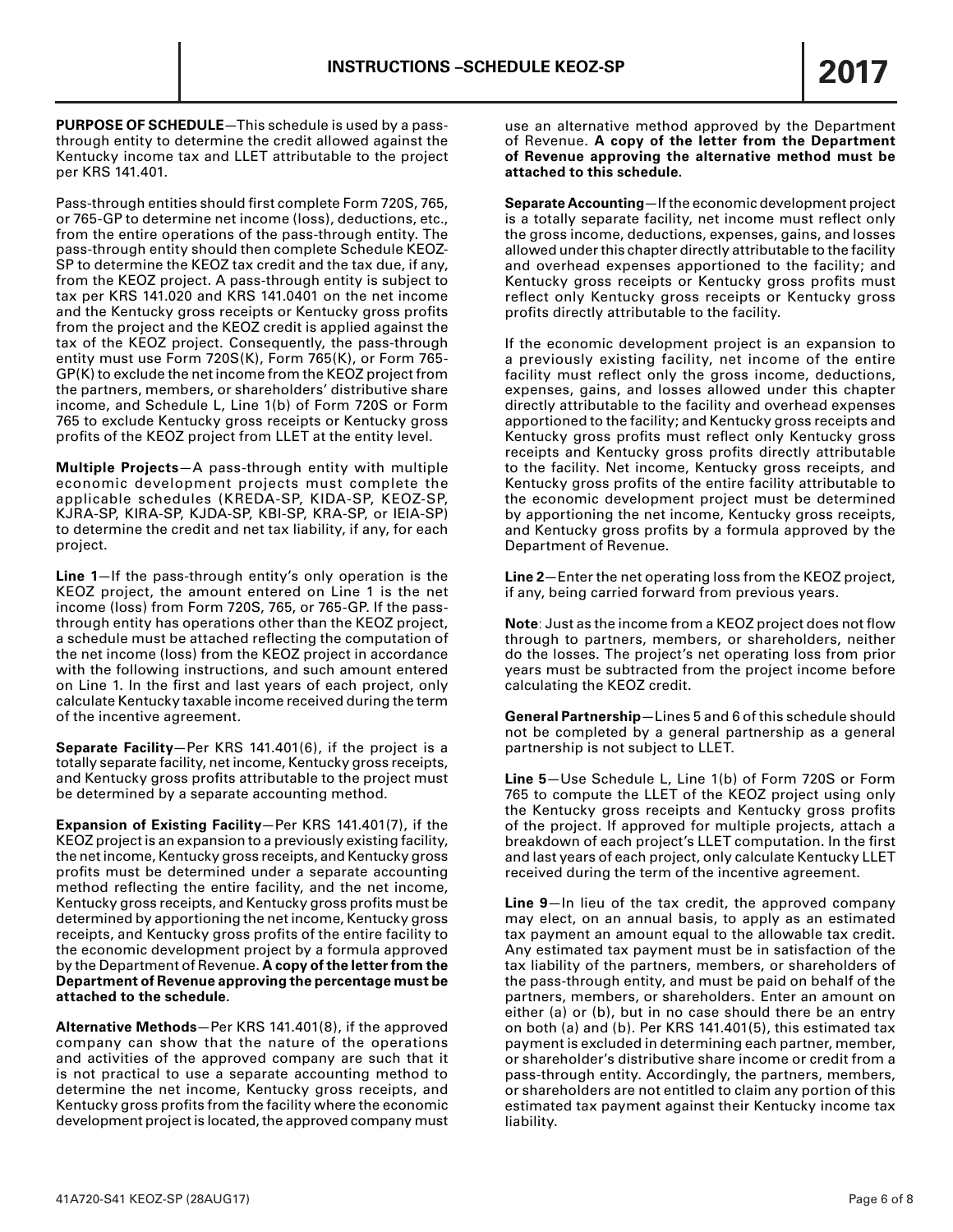



Name of Entity

| Entity Type         | Corporation<br>Limited Liability Pass-through Entity<br><b>General Partnership</b><br>Other | <b>Federal Identification Number</b>           | Kentucky Corporation/LLET<br><b>Account Number</b> |
|---------------------|---------------------------------------------------------------------------------------------|------------------------------------------------|----------------------------------------------------|
| Location of Project |                                                                                             | Activation Date of KEOZ<br>Incentive Agreement | Economic Development<br><b>Project Number</b>      |
| City                | County                                                                                      | Mo.<br>Yr.<br>Day                              |                                                    |

Check One:  $\Box$  Service or Technology Agreement  $\Box$  Tax Incentive Agreement

# **Note that Columns B and C apply only to service or technology agreements and Columns D and E apply only to tax incentive agreements.**

| A                        | $\, {\bf B}$                        | $\mathbf c$                                                   | D                                                                        | E                       | F                                        | G                                          | H                                       |
|--------------------------|-------------------------------------|---------------------------------------------------------------|--------------------------------------------------------------------------|-------------------------|------------------------------------------|--------------------------------------------|-----------------------------------------|
| Taxable<br>Year<br>Ended | Balance of<br><b>Approved Costs</b> | 50 Percent<br>of Approved<br><b>Annual Rental</b><br>Payments | Excess<br>Debt Service<br>Payment<br>(Col. G-Col. H)<br>from Prior Year) | Debt<br>Service Payment | Employee Wage<br>Assessments<br>Withheld | <b>KEOZTax</b><br><b>Credit Limitation</b> | <b>KEOZTax</b><br><b>Credit Claimed</b> |
|                          |                                     |                                                               |                                                                          |                         |                                          |                                            |                                         |
|                          |                                     |                                                               |                                                                          |                         |                                          |                                            |                                         |
|                          |                                     |                                                               |                                                                          |                         |                                          |                                            |                                         |
|                          |                                     |                                                               |                                                                          |                         |                                          |                                            |                                         |
|                          |                                     |                                                               |                                                                          |                         |                                          |                                            |                                         |
|                          |                                     |                                                               |                                                                          |                         |                                          |                                            |                                         |
|                          |                                     |                                                               |                                                                          |                         |                                          |                                            |                                         |
|                          |                                     |                                                               |                                                                          |                         |                                          |                                            |                                         |
|                          |                                     |                                                               |                                                                          |                         |                                          |                                            |                                         |
|                          |                                     |                                                               |                                                                          |                         |                                          |                                            |                                         |